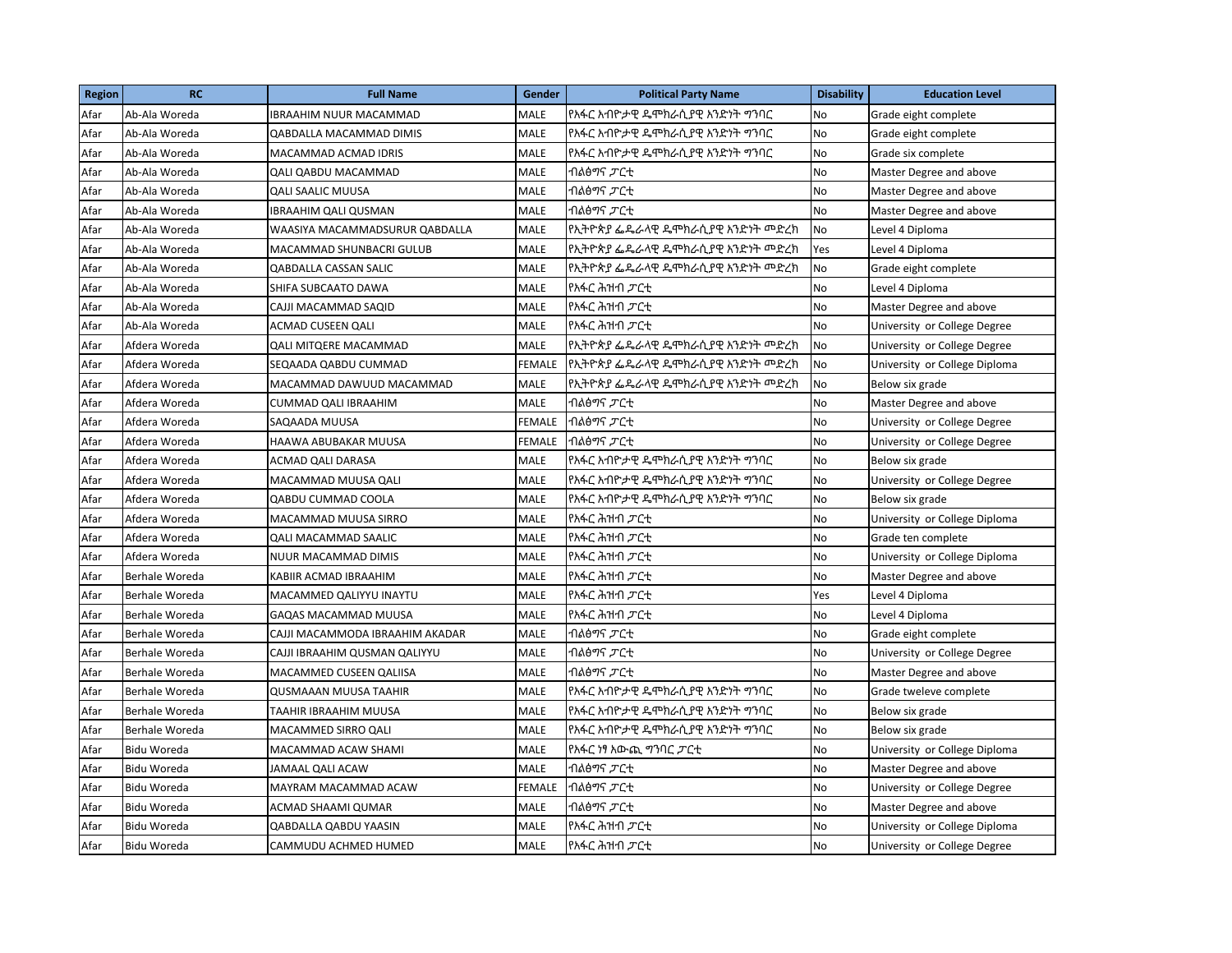| Afar | <b>Bidu Woreda</b> | CUMMAD BATTAYYU MACAMMAD    | MALE   | የአፋር ሕዝብ <i>ፓ</i> ርቲ            | No        | Grade eight complete          |
|------|--------------------|-----------------------------|--------|---------------------------------|-----------|-------------------------------|
| Afar | Bidu Woreda        | COOLA QALI COOLA            | MALE   | የአፋር አብዮታዊ ዴሞክራሲያዊ አንድነት ማንባር   | <b>No</b> | Grade eight complete          |
| Afar | <b>Bidu Woreda</b> | <b>QUSMAN IBRAHIM CASAN</b> | MALE   | የአፋር አብዮታዊ ዴሞክራሲያዊ አንድነት ማንባር   | No        | Grade tweleve complete        |
| Afar | <b>Bidu Woreda</b> | MACAMMAD QALI BUYYI         | MALE   | የአፋር አብዮታዊ ዴሞክራሲያዊ አንድነት ግንባር   | No        | Grade eight complete          |
| Afar | Delul Woreda       | MACAMMAD ACMAD QALI         | MALE   | ብልፅማና <i>ፓ</i> ርቲ               | No        | Master Degree and above       |
| Afar | Delul Woreda       | <b>QALI CUSEEN WEEQISA</b>  | MALE   | ብልፅማና <i>ፓ</i> ርቲ               | No        | Master Degree and above       |
| Afar | Delul Woreda       | CUMMAD QABDALLA CUMMAD      | MALE   | ብልፅማና <i>ፓ</i> ርቲ               | No        | Master Degree and above       |
| Afar | Delul Woreda       | TAAHIR QALI QUSMAAN         | MALE   | የአፋር ነፃ አውጪ ማባር <i>ፓ</i> ርቲ     | No        | Master Degree and above       |
| Afar | Delul Woreda       | MACAMMAD QUTBAN MACAMMAD    | MALE   | የአፋር ነፃ አውጪ ግንባር ፓርቲ            | No        | Grade tweleve complete        |
| Afar | Delul Woreda       | CAAWA ACMAD MACAMMAD        | FEMALE | የአፋር ነፃ አውጪ ማንባር <i>ፓ</i> ርቲ    | No        | University or College Degree  |
| Afar | Delul Woreda       | <b>CUSEEN IBRAHIM CAMAD</b> | MALE   | የአፋር አብዮታዊ ዴሞክራሲያዊ አንድነት ማንባር   | No        | Level 1 diploma               |
| Afar | Delul Woreda       | CUSEEN MACAMMAD SAALIC      | MALE   | የአፋር አብዮታዊ ዴሞክራሲያዊ አንድነት ግንባር   | No        | Level 4 Diploma               |
| Afar | Delul Woreda       | MACAMMOODA IBRAHIM QALI     | MALE   | የአፋር አብዮታዊ ዴሞክራሲያዊ አንድነት ግንባር   | No        | Level 1 diploma               |
| Afar | Delul Woreda       | SAALIC ACMAD MACAMMOODA     | MALE   | የአፋር ሕዝብ <i>ፓ</i> ርቲ            | No        | Master Degree and above       |
| Afar | Delul Woreda       | ISMAAQIIL SAALIC QUSMAAN    | MALE   | የአፋር ሕዝብ <i>ፓ</i> ርቲ            | No        | Master Degree and above       |
| Afar | Delul Woreda       | MACAMMAD IDRIS ADAM         | MALE   | የአፋር ሕዝብ <i>ፓር</i> ቲ            | No        | Master Degree and above       |
| Afar | Erebti Woreda      | SAALIC QABDULKADIR CUSEEN   | MALE   | የአፋር ሕዝብ <i>ፓ</i> ርቲ            | No        | University or College Degree  |
| Afar | Erebti Woreda      | MACAMMAD ACMAD MACAMMAD     | MALE   | የአፋር ሕዝብ <i>ፓ</i> ርቲ            | <b>No</b> | Grade ten complete            |
| Afar | Erebti Woreda      | MACAMMAD QUSMAAN CUMMAD     | MALE   | የአፋር ሕዝብ <i>ፓ</i> ርቲ            | No        | University or College Degree  |
| Afar | Erebti Woreda      | QUSMAAN MACAMMAD CUMMADA    | MALE   | ብልፅማና <i>ፓ</i> ርቲ               | No        | University or College Degree  |
| Afar | Erebti Woreda      | ANWAR QALIYYU SAALIC        | MALE   | ብልፅማና <i>ፓ</i> ርቲ               | No        | Master Degree and above       |
| Afar | Erebti Woreda      | TAAHIRA AWWAL BUHUS         | FEMALE | ብልፅማና <i>ፓ</i> ርቲ               | No        | University or College Diploma |
| Afar | Erebti Woreda      | AMIIN CUSEEN SHARIF         | MALE   | የአፋር አብዮታዊ ዴሞክራሲያዊ አንድነት ማንባር   | No        | Grade ten complete            |
| Afar | Erebti Woreda      | IBRAAHIM MUUSA MACAMMAD     | MALE   | የአፋር አብዮታዊ ዴሞክራሲያዊ አንድነት ግንባር   | No        | Grade six complete            |
| Afar | Erebti Woreda      | QALI HOODALE QUMAR          | MALE   | የአፋር አብዮታዊ ዴሞክራሲያዊ አንድነት ግንባር   | No        | Below six grade               |
| Afar | Koneba Woreda      | <b>IDRIS QALI MACAMMAD</b>  | MALE   | የአፋር አብዮታዊ ዴሞክራሲያዊ አንድነት ግንባር   | No        | Below six grade               |
| Afar | Koneba Woreda      | KADIGA QABDALLA ABBASAWA    | FEMALE | የአፋር አብዮታዊ ዴሞክራሲያዊ አንድነት ማንባር   | No        | Grade eight complete          |
| Afar | Koneba Woreda      | KADIR QALI SAHLU            | MALE   | የአፋር አብዮታዊ ዴሞክራሲያዊ አንድነት ግንባር   | No        | Below six grade               |
| Afar | Koneba Woreda      | QEYSHA MACAMMAD QABDALLA    | FEMALE | ብልፅማና <i>ፓ</i> ርቲ               | No        | University or College Degree  |
| Afar | Koneba Woreda      | MACAMMAD IDRIS UNXUQULLO    | MALE   | ብልፅማና <i>ፓ</i> ርቲ               | No        | Master Degree and above       |
| Afar | Koneba Woreda      | FAATUMA MUUSA MACAMMOODA    | FEMALE | ብልፅማና <i>ፓ</i> ርቲ               | No        | University or College Diploma |
| Afar | Koneba Woreda      | KADIR QALI MACAMMAD         | MALE   | የአፋር ሕዝብ <i>ፓ</i> ርቲ            | No        | Master Degree and above       |
| Afar | Koneba Woreda      | MACAMMAD CASAN YACYA        | MALE   | የአፋር ሕዝብ <i>ፓ</i> ርቲ            | No        | Master Degree and above       |
| Afar | Koneba Woreda      | MACAMMAD QALI MACMUD        | MALE   | የአፋር ሕዝብ <i>ፓ</i> ርቲ            | No        | Grade tweleve complete        |
| Afar | Megale             | QALI CUMMAD CAMMADU         | MALE   | የኢትዮጵያ ፌዴራላዊ ዴሞክራሲያዊ አንድነት መድረክ | No        | Level 2 Diploma               |
| Afar | Megale             | <b>QALI MAACE TEKLE</b>     | MALE   | የኢትዮጵያ ፌዴራላዊ ዴሞክራሲያዊ አንድነት መድረክ | No        | Grade ten complete            |
| Afar | Megale             | ACMAD QALI IBRAAHIM         | MALE   | ብልፅማና <i>ፓ</i> ርቲ               | No        | Below six grade               |
| Afar | Megale             | AMINA QALI YAASIN           | FEMALE | ብልፅማና <i>ፓ</i> ርቲ               | No        | Master Degree and above       |
| Afar | Megale             | SAYTUNA FARRADE MEQEMMIYYA  | FEMALE | ብልፅማና <i>ፓ</i> ርቲ               | No        | Grade tweleve complete        |
| Afar | Megale             | CAYSAMA FARENNA WEEQISA     | MALE   | የአፋር ሕዝብ <i>ፓ</i> ርቲ            | No        | University or College Degree  |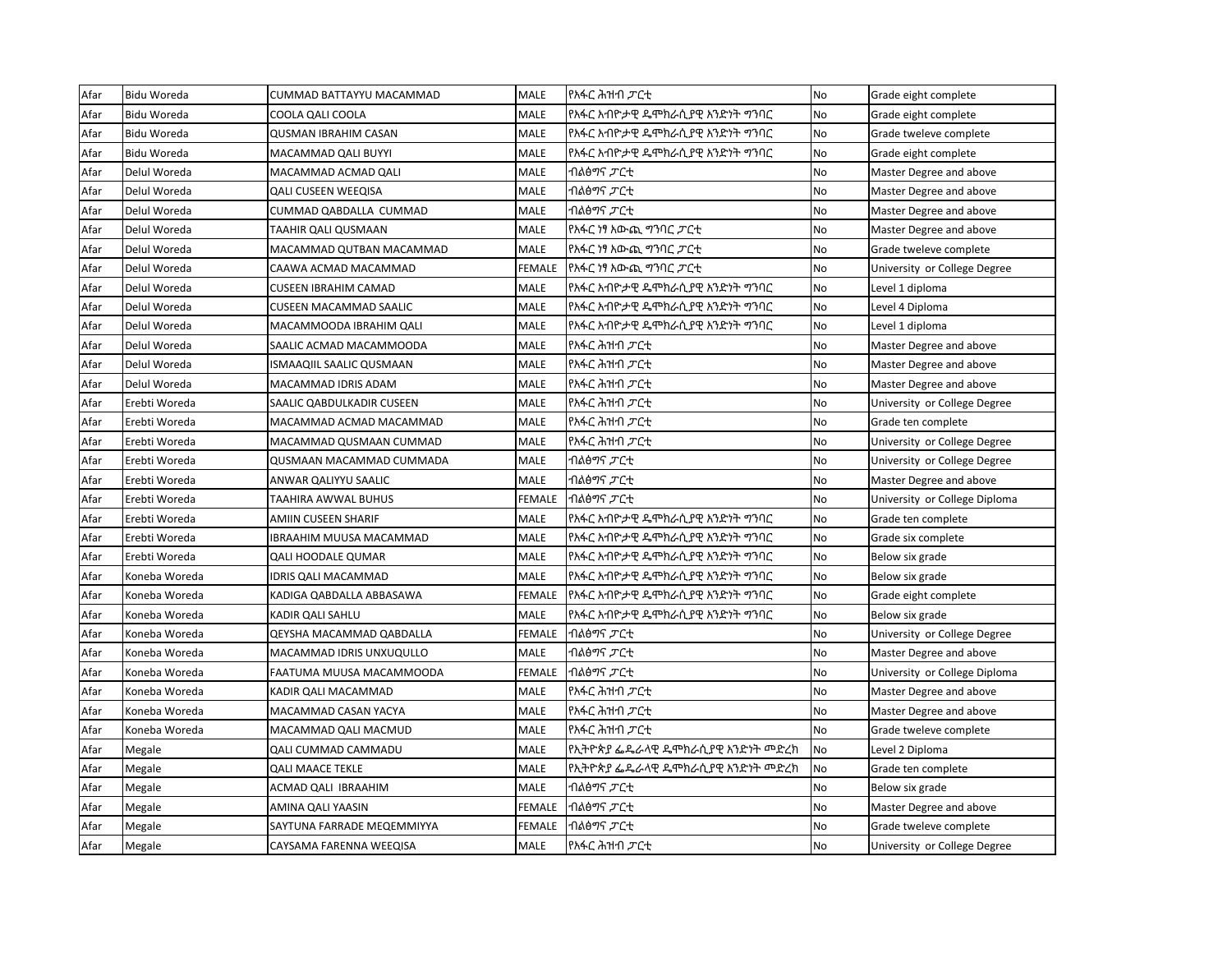| Afar | Megale                | CAJJI MACAMMAD CUMMAD        | <b>MALE</b>   | የአፋር ሕዝብ <i>ፓ</i> ርቲ                       | <b>No</b> | Level 3 Diploma              |
|------|-----------------------|------------------------------|---------------|--------------------------------------------|-----------|------------------------------|
| Afar | Megale                | ANISA YAASIN ILLALTA         | <b>FEMALE</b> | የአፋር ሕዝብ <i>ፓ</i> ርቲ                       | <b>No</b> | Grade ten complete           |
| Afar | Megale                | KAASA DARDAR MACAMMAD        | <b>MALE</b>   | የአፋር አብዮታዊ ዴሞክራሲያዊ አንድነት ግንባር              | <b>No</b> | Below six grade              |
| Afar | Megale                | MACAMMAD AWWAL QUMAR         | <b>MALE</b>   | የአፋር አብዮታዊ ዴሞክራሲያዊ አንድነት ግንባር              | No        | Grade eight complete         |
| Afar | Megale                | CABIB SAQID YUUSUF           | MALE          | የአፋር አብዮታዊ ዴሞክራሲያዊ አንድነት ማንባር              | <b>No</b> | Grade ten complete           |
| Afar | Amibara               | <b>QABDU ACMAD CUSEEN</b>    | <b>MALE</b>   | የአፋር ሕዝብ <i>ፓ</i> ርቲ                       | <b>No</b> | University or College Degree |
| Afar | Amibara               | ROBLE DAWUD SAQIID           | MALE          | የአፋር ሕዝብ <i>ፓ</i> ርቲ                       | No        | Level 4 Diploma              |
| Afar | Amibara               | ROBBACA MURCA ABBEKARI       | FEMALE        | የአፋር ሕዝብ <i>ፓ</i> ርቲ                       | <b>No</b> | Master Degree and above      |
| Afar | Amibara               | CASAN DAWUD CASAN            | MALE          | የአፋር ነፃ አውጪ ማንባር <i>ፓ</i> ርቲ               | No        | University or College Degree |
| Afar | Amibara               | MACAMMAD QALI NUURO          | <b>MALE</b>   | የአፋር ነፃ አውጪ ማባር <i>ፓ</i> ርቲ                | <b>No</b> | Master Degree and above      |
| Afar | Amibara               | CAAWA ACMAD                  | FEMALE        | የአፋር ነፃ አውጪ ማንባር <i>ፓ</i> ርቲ               | No        | Below six grade              |
| Afar | Amibara               | <b>QABDALLA QABDU</b>        | <b>MALE</b>   | የኢትዮጵያ ዜ <i>ጎ</i> ች ለማኅበራዊ-ፍትህ <i>ፓር</i> ቲ | <b>No</b> | University or College Degree |
| Afar | Amibara               | <b>QUMAR IBRAAHIM QUMAR</b>  | <b>MALE</b>   | የኢትዮጵያ ዜጎች ለማኅበራዊ-ፍትህ <i>ፓ</i> ርቲ          | No        | University or College Degree |
| Afar | Amibara               | YACYA MOHAMED YUSEFE         | <b>MALE</b>   | ብልፅማና <i>ፓ</i> ርቲ                          | <b>No</b> | University or College Degree |
| Afar | Amibara               | QELLAAMA ABUBAKAR QABDALLA   | <b>MALE</b>   | ብልፅማና <i>ፓ</i> ርቲ                          | No        | University or College Degree |
| Afar | Amibara               | MOYYALE QALI                 | MALE          | ብልፅማና <i>ፓ</i> ርቲ                          | No        | Level 4 Diploma              |
| Afar | Amibara               | MUUSA CAJJI DAWUD            | MALE          | የአፋር አብዮታዊ ዴሞክራሲያዊ አንድነት ግንባር              | <b>No</b> | Grade eight complete         |
| Afar | Amibara               | <b>BASHIR ACMAD MUUSA</b>    | <b>MALE</b>   | የአፋር አብዮታዊ ዴሞክራሲያዊ አንድነት ግንባር              | <b>No</b> | Grade eight complete         |
| Afar | Amibara               | MUUSA NAASIR CASAN           | <b>MALE</b>   | የአፋር አብዮታዊ ዴሞክራሲያዊ አንድነት ግንባር              | No        | Below six grade              |
| Afar | Argoba Special Woreda | <b>SHARIIF QUMER BASHIIR</b> | MALE          | የአርኈባ ብሔረሰብ ዴሞክራሲያዊ ንቅናቄ                   | <b>No</b> | University or College Degree |
| Afar | Argoba Special Woreda | NUUR ACMAD BASHIR            | MALE          | የአርኈባ ብሔረሰብ ዴሞክራሲያዊ ንቅናቄ                   | <b>No</b> | Grade ten complete           |
| Afar | Argoba Special Woreda | SAALICAAT ACMAD CUSEEN       | <b>FEMALE</b> | የአርኈባ ብሔረሰብ ዴሞክራሲያዊ ንቅናቄ                   | <b>No</b> | Master Degree and above      |
| Afar | Argoba Special Woreda | MACAMMAD QALI MACMUUD        | <b>MALE</b>   | የአፋር ሕዝብ <i>ፓ</i> ርቲ                       | No        | Grade eight complete         |
| Afar | Argoba Special Woreda | SAALIC ACMAD MACAMMAD        | MALE          | የአፋር ሕዝብ <i>ፓ</i> ርቲ                       | No        | Below six grade              |
| Afar | Argoba Special Woreda | <b>QALI SHARIIF MACAMMAD</b> | MALE          | የአፋር ሕዝብ <i>ፓ</i> ርቲ                       | <b>No</b> | University or College Degree |
| Afar | Argoba Special Woreda | MARYAM MACAMMADANIIN SIRAAJ  | <b>FEMALE</b> | የአርጎባ ሕዝብ ዲሞክራሲያዊ ድርጅት                     | <b>No</b> | University or College Degree |
| Afar | Argoba Special Woreda | QALI ZEYNU QABDUSSAMAD       | MALE          | የአርጎባ ሕዝብ ዲሞክራሲያዊ ድርጅት                     | No        | University or College Degree |
| Afar | Argoba Special Woreda | FAQHIACMAD AMIIRU MACAMMAD   | <b>MALE</b>   | የአርጎባ ሕዝብ ዲሞክራሲያዊ ድርጅት                     | <b>No</b> | University or College Degree |
| Afar | Awash Fentale Woreda  | MACAMMAD QABDALLA MACAMMAD   | <b>MALE</b>   | የአፋር አብዮታዊ ዴሞክራሲያዊ አንድነት ግንባር              | <b>No</b> | Grade ten complete           |
| Afar | Awash Fentale Woreda  | <b>QABDU QALI NUURE</b>      | <b>MALE</b>   | የአፋር አብዮታዊ ዴሞክራሲያዊ አንድነት ግንባር              | No        | Below six grade              |
| Afar | Awash Fentale Woreda  | CAALIMA MACAMMAD             | FEMALE        | የአፋር አብዮታዊ ዴሞክራሲያዊ አንድነት ግንባር              | No        | Below six grade              |
| Afar | Awash Fentale Woreda  | GODDANA ACAADO DATA          | MALE          | ብልፅማና <i>ፓ</i> ርቲ                          | No        | Level 4 Diploma              |
| Afar | Awash Fentale Woreda  | FAATUMA MACAMMAD YAASIN      | FEMALE        | ብልፅማና <i>ፓ</i> ርቲ                          | No        | Master Degree and above      |
| Afar | Awash Fentale Woreda  | MOMINA DATA CASAN            | FEMALE        | ብልፅማና <i>ፓ</i> ርቲ                          | <b>No</b> | Level 4 Diploma              |
| Afar | Awash Fentale Woreda  | TAAHA MOCAMMAD GADDAYTU      | MALE          | የአፋር ነፃ አውጪ ማባር ፓርቲ                        | No        | Grade tweleve complete       |
| Afar | Awash Fentale Woreda  | SAQALA CASAN QALI            | <b>FEMALE</b> | የአፋር ነፃ አውጪ ግንባር ፓርቲ                       | No        | Level 1 diploma              |
| Afar | Awash Fentale Woreda  | SENAAYA YAYYO GUDDANA        | MALE          | የአፋር ነፃ አውጪ ማንባር <i>ፓ</i> ርቲ               | <b>No</b> | Below six grade              |
| Afar | Awash Fentale Woreda  | CAMMADU CUMMAD MACAMMAD      | <b>MALE</b>   | የአፋር ሕዝብ <i>ፓ</i> ርቲ                       | No        | Below six grade              |
| Afar | Awash Fentale Woreda  | MACAMMAD QALI GAMMADA        | MALE          | የአፋር ሕዝብ <i>ፓ</i> ርቲ                       | No        | Below six grade              |
| Afar | Awash Fentale Woreda  | ADAM QALI KAABO              | MALE          | የአፋር ሕዝብ <i>ፓ</i> ርቲ                       | <b>No</b> | Master Degree and above      |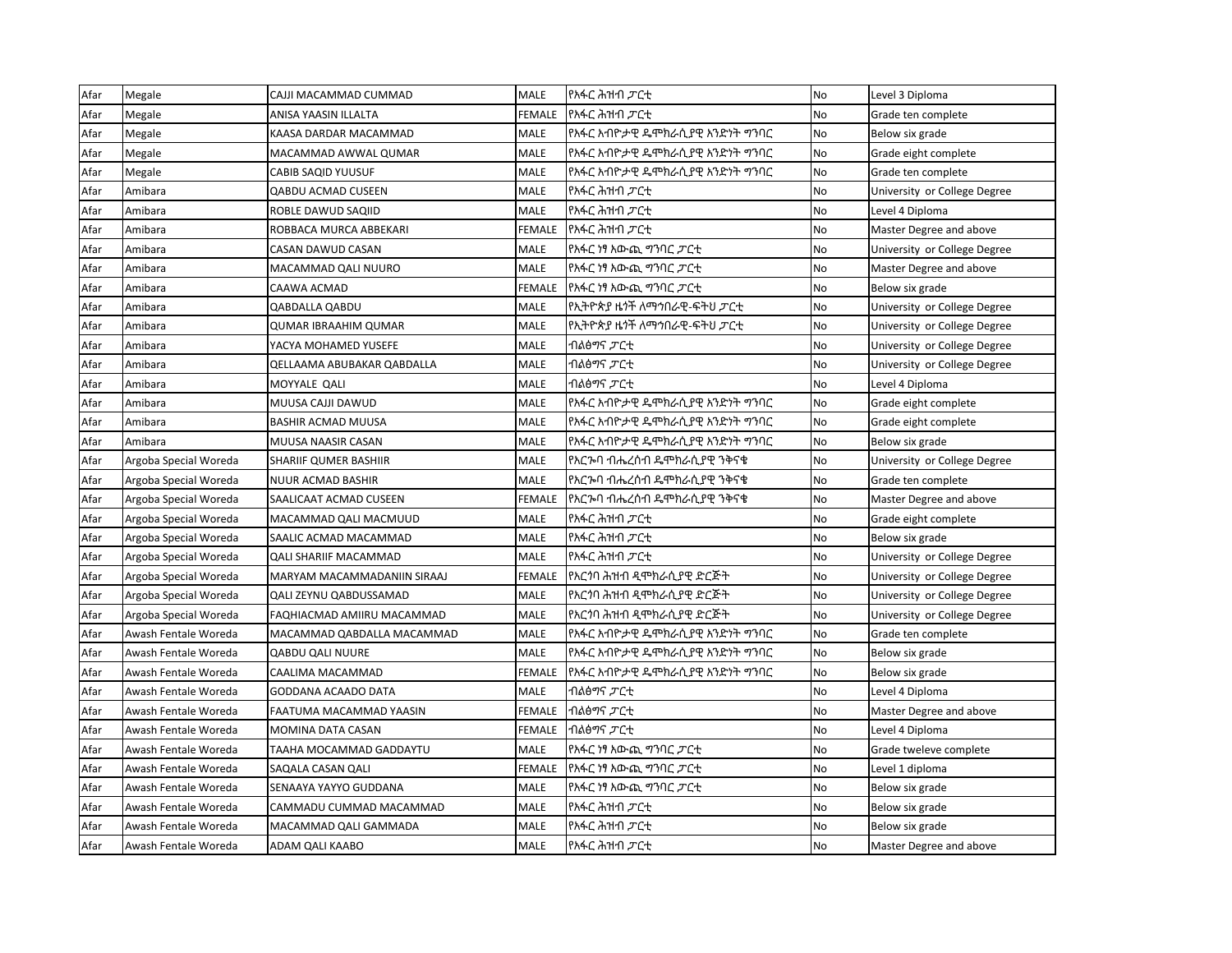| Afar | Awash Fentale Woreda | <b>QUMAR ACMAD MACAMMAD</b>  | MALE          | የአርኈባ ብሔረሰብ ዴሞክራሲያዊ ንቅናቄ                   | No        | Grade eight complete          |
|------|----------------------|------------------------------|---------------|--------------------------------------------|-----------|-------------------------------|
| Afar | Awash Fentale Woreda | SIRAAJ NURU MACAMMAD         | MALE          | የአርኈባ ብሔረሰብ ዴሞክራሲያዊ ንቅናቄ                   | <b>No</b> | Grade six complete            |
| Afar | Awash Fentale Woreda | MISBAC QABDU IBRAAHIM        | MALE          | የኢትዮጵያ ዜጎች ለማኅበራዊ-ፍትህ <i>ፓ</i> ርቲ          | No        | University or College Degree  |
| Afar | Awash Fentale Woreda | MACAMMAD IBRAHIM GEDA        | MALE          | የኢትዮጵያ ዜ <i>ጎ</i> ች ለማኅበራዊ-ፍትህ <i>ፓር</i> ቲ | No        | Level 4 Diploma               |
| Afar | Awash Fentale Woreda | <b>QALI QUMAR QALI</b>       | MALE          | የኢትዮጵያ ዜጎች ለማኅበራዊ-ፍትህ <i>ፓር</i> ቲ          | No        | University or College Degree  |
| Afar | Delocha Woreda       | ASIYA KAMAL YUSUF            | FEMALE        | ብልፅማና <i>ፓ</i> ርቲ                          | <b>No</b> | University or College Degree  |
| Afar | Delocha Woreda       | KADIGA ADEN QALI             | FEMALE        | ብልፅማና <i>ፓ</i> ርቲ                          | No        | University or College Degree  |
| Afar | Delocha Woreda       | MOMINA MACAMMAD DABBOOLE     | FEMALE        | ብልፅማና <i>ፓ</i> ርቲ                          | No        | University or College Diploma |
| Afar | Delocha Woreda       | CAASAN CAAMIID SOODAR        | MALE          | የአፋር አብዮታዊ ዴሞክራሲያዊ አንድነት ማንባር              | No        | Below six grade               |
| Afar | Delocha Woreda       | KONXAALA GAALABBA MOYYA      | MALE          | የአፋር አብዮታዊ ዴሞክራሲያዊ አንድነት ማንባር              | <b>No</b> | Below six grade               |
| Afar | Delocha Woreda       | <b>HUSIEN ISMAEL MOHAMED</b> | MALE          | የአፋር ሕዝብ <i>ፓር</i> ቲ                       | No        | University or College Diploma |
| Afar | Delocha Woreda       | YASIN WOLEO MOHAMED          | MALE          | የአፋር ሕዝብ <i>ፓ</i> ርቲ                       | No        | University or College Degree  |
| Afar | Delocha Woreda       | CAMAD QUMAR MACAMMED         | MALE          | የአፋር ሕዝብ <i>ፓ</i> ርቲ                       | No        | Grade eight complete          |
| Afar | Delocha Woreda       | MOYYAQASO QALI KONTE         | MALE          | የአፋር ነፃ አውጪ ግንባር <i>ፓ</i> ርቲ               | No        | Below six grade               |
| Afar | Delocha Woreda       | MACAMMAD ISMAQIL ACMAD       | MALE          | የአፋር ነፃ አውጪ ማባር ፓርቲ                        | No        | Grade tweleve complete        |
| Afar | Ada'ar Woreda        | QABDULKADIR MACAMMED CUMMAD  | MALE          | lየአፋር ነፃ አውጪ ማንባር <i>ፓ</i> ርቲ              | <b>No</b> | Grade tweleve complete        |
| Afar | Ada'ar Woreda        | QALI DATO MACAMMAD           | MALE          | የአፋር ነፃ አውጪ <i>ግ</i> ንባር <i>ፓ</i> ርቲ       | No        | Grade tweleve complete        |
| Afar | Ada'ar Woreda        | HANAWI ACMAD DATO LALE       | FEMALE        | የአፋር ነፃ አውጪ <i>ግ</i> ንባር <i>ፓ</i> ርቲ       | <b>No</b> | Grade tweleve complete        |
| Afar | Ada'ar Woreda        | FATUMA SAQID DAWUD           | FEMALE        | የአፋር ሕዝብ <i>ፓር</i> ቲ                       | No        | Grade tweleve complete        |
| Afar | Ada'ar Woreda        | CASAN ADAN MACAMMED          | MALE          | የአፋር ሕዝብ <i>ፓ</i> ርቲ                       | <b>No</b> | University or College Degree  |
| Afar | Ada'ar Woreda        | MACAMMAD GUDDALE NAKRUSA     | MALE          | የአፋር ሕዝብ <i>ፓ</i> ርቲ                       | No        | Grade tweleve complete        |
| Afar | Ada'ar Woreda        | RACMA KALOYTA ACMAD          | FEMALE        | ብልፅማና <i>ፓ</i> ርቲ                          | No        | University or College Degree  |
| Afar | Ada'ar Woreda        | MADINA QUMAR MACAMMAD        | FEMALE        | ብልፅማና <i>ፓ</i> ርቲ                          | No        | University or College Degree  |
| Afar | Ada'ar Woreda        | MACAMMAD CINDE HATKE         | MALE          | ብልፅማና <i>ፓ</i> ርቲ                          | <b>No</b> | University or College Degree  |
| Afar | Ada'ar Woreda        | CAMAD CUMMAD KAASIM          | MALE          | የአፋር አብዮታዊ ዴሞክራሲያዊ አንድነት ማንባር              | <b>No</b> | Grade eight complete          |
| Afar | Ada'ar Woreda        | MACAMMAD QUMAR BADDU         | <b>MALE</b>   | የአፋር አብዮታዊ ዴሞክራሲያዊ አንድነት ግንባር              | <b>No</b> | Grade ten complete            |
| Afar | Ada'ar Woreda        | MACMUUD QALI CAGAS           | <b>MALE</b>   | የአፋር አብዮታዊ ዴሞክራሲያዊ አንድነት ግንባር              | <b>No</b> | Grade eight complete          |
| Afar | Ada'ar Woreda        | <b>QUMAR WARE IBRAHIM</b>    | MALE          | የኢትዮጵያ ፌዴራላዊ ዴሞክራሲያዊ አንድነት መድረክ            | No        | Below six grade               |
| Afar | Ada'ar Woreda        | ACMAD QUMAR WARE             | MALE          | የኢትዮጵያ ፌዴራላዊ ዴሞክራሲያዊ አንድነት መድረክ            | No        | University or College Degree  |
| Afar | Afambo Woreda        | NAFIISA YASIIN JILAANI       | <b>FEMALE</b> | የአፋር ሕዝብ <i>ፓ</i> ርቲ                       | No        | Level 4 Diploma               |
| Afar | Afambo Woreda        | ISMAQIL QABDULKADIR MANSUUR  | MALE          | የአፋር ሕዝብ <i>ፓ</i> ርቲ                       | No        | Level 4 Diploma               |
| Afar | Afambo Woreda        | <b>IBRAHIM CUMMAD MOOLA</b>  | MALE          | የአፋር ሕዝብ <i>ፓ</i> ርቲ                       | <b>No</b> | Level 4 Diploma               |
| Afar | Afambo Woreda        | <b>QUMAR CABIB MACAMMAD</b>  | MALE          | ብልፅማና <i>ፓ</i> ርቲ                          | <b>No</b> | Level 2 Diploma               |
| Afar | Afambo Woreda        | <b>QALI AMIIN KAZAALI</b>    | MALE          | ብልፅማና <i>ፓ</i> ርቲ                          | <b>No</b> | University or College Degree  |
| Afar | Afambo Woreda        | ZEYNABA CAJJI MACAMMAD       | FEMALE        | ብልፅማና <i>ፓ</i> ርቲ                          | No        | University or College Degree  |
| Afar | Afambo Woreda        | QABBAS MACAMMAD SADDIK       | MALE          | የአፋር ነፃ አውጪ ግንባር ፓርቲ                       | No        | Master Degree and above       |
| Afar | Afambo Woreda        | QALIMIRAC MACAMMAD CANFARE   | MALE          | የአፋር ነፃ አውጪ ማንባር <i>ፓ</i> ርቲ               | <b>No</b> | University or College Degree  |
| Afar | Afambo Woreda        | QABDU YAYYO MACAMMAD         | MALE          | የአፋር ነፃ አውጪ ማባር ፓርቲ                        | No        | Level 4 Diploma               |
| Afar | Afambo Woreda        | SIRILLA CAMAD QABDU          | MALE          | የኢትዮጵያ ፌዴራላዊ ዴሞክራሲያዊ አንድነት መድረክ            | No        | University or College Degree  |
| Afar | Afambo Woreda        | MUSTAFA QALI MUSTAFA         | MALE          | የኢትዮጵያ ፌዴራላዊ ዴሞክራሲያዊ አንድነት መድረክ            | <b>No</b> | Grade ten complete            |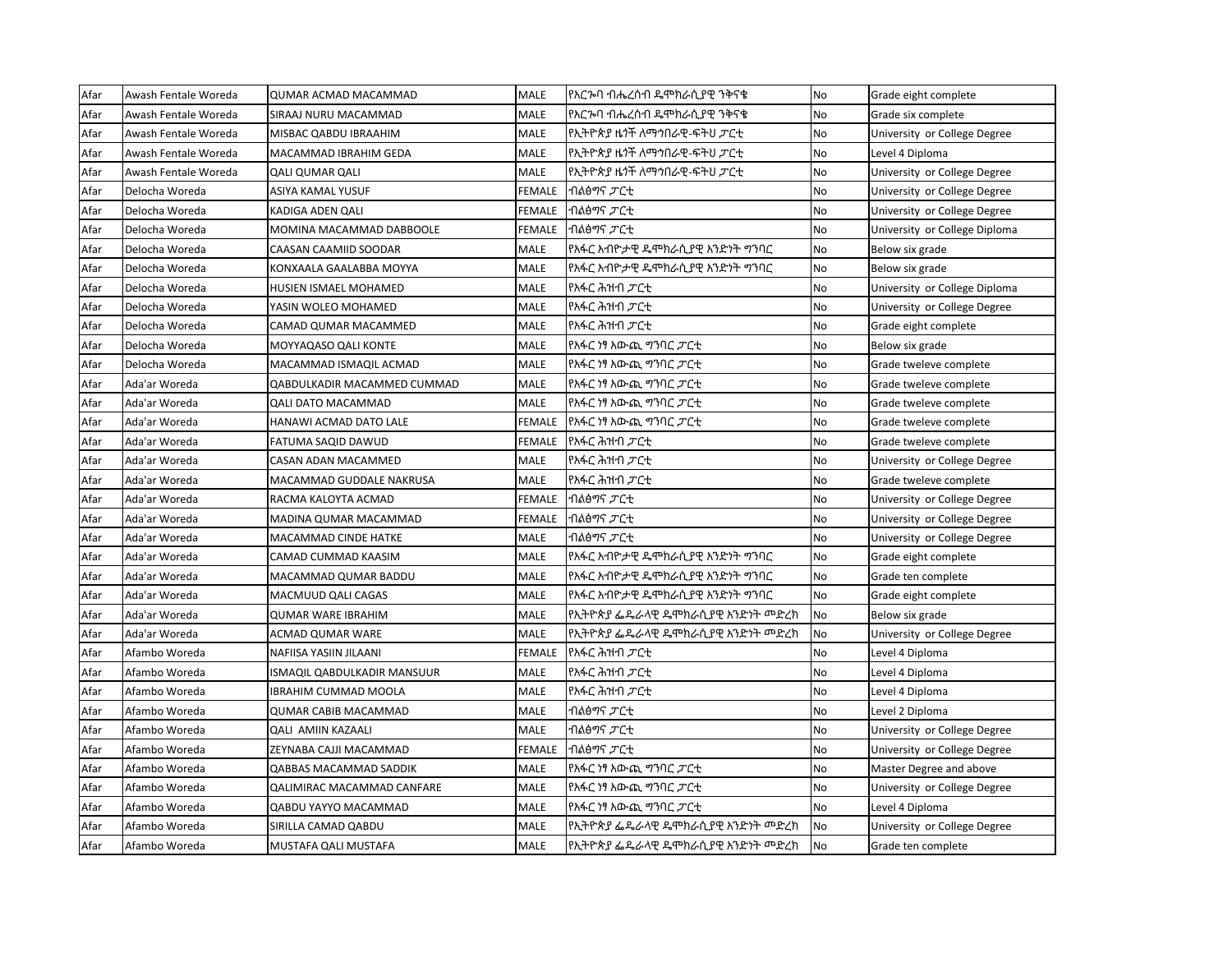| Afar | Afambo Woreda  | <b>GISTI AYFARAC YASIN</b>       | FEMALE        | የኢትዮጵያ ፌዴራላዊ ዴሞክራሲያዊ አንድነት መድረክ            | No | Grade ten complete           |
|------|----------------|----------------------------------|---------------|--------------------------------------------|----|------------------------------|
| Afar | Afambo Woreda  | MACAMMAD CANFARE AYDACIS         | <b>MALE</b>   | አዲስ ትውልድ <i>ፓር</i> ቲ                       | No | University or College Degree |
| Afar | Afambo Woreda  | SAQID QABBAS SAQID               | <b>MALE</b>   | አዲስ ትውልድ <i>ፓር</i> ቲ                       | No | University or College Degree |
| Afar | Afambo Woreda  | KABIR MACAMMAD KABIR             | <b>MALE</b>   | የኢትዮጵያ ዜ <i>ጎ</i> ች ለማኅበራዊ-ፍትህ <i>ፓር</i> ቲ | No | Below six grade              |
| Afar | Afambo Woreda  | AMIIN WAARE QALI                 | <b>MALE</b>   | የኢትዮጵያ ዜጎች ለማኅበራዊ-ፍትህ <i>ፓር</i> ቲ          | No | Grade eight complete         |
| Afar | Afambo Woreda  | <b>QALI ADAN MACAMMAD</b>        | <b>MALE</b>   | የኢትዮጵያ ዜጎች ለማኅበራዊ-ፍትህ <i>ፓር</i> ቲ          | No | Level 4 Diploma              |
| Afar | Afambo Woreda  | <b>CUSEEN MACAMMAD SADDIG</b>    | <b>MALE</b>   | የአፋር አብዮታዊ ዴሞክራሲያዊ አንድነት ማንባር              | No | Grade six complete           |
| Afar | Afambo Woreda  | MACAMOODA ACMAD GAQAS            | MALE          | የአፋር አብዮታዊ ዴሞክራሲያዊ አንድነት ማንባር              | No | University or College Degree |
| Afar | Afambo Woreda  | ADAM CUSEEN MACAMMAD             | <b>MALE</b>   | የአፋር አብዮታዊ ዴሞክራሲያዊ አንድነት ማንባር              | No | Below six grade              |
| Afar | Aysaita Woreda | QABDULQHAADIR MACAMMAD QALIMIRAC | <b>MALE</b>   | የኢትዮጵያ ፌዴራላዊ ዴሞክራሲያዊ አንድነት መድረክ            | No | University or College Degree |
| Afar | Aysaita Woreda | <b>QALI AYDAACIS QALI</b>        | <b>MALE</b>   | የኢትዮጵያ ፌዴራላዊ ዴሞክራሲያዊ አንድነት መድረክ            | No | Grade six complete           |
| Afar | Aysaita Woreda | QABDALLA KHALIIFA QALI           | <b>MALE</b>   | የኢትዮጵያ ፌዴራላዊ ዴሞክራሲያዊ አንድነት መድረክ            | No | Level 4 Diploma              |
| Afar | Aysaita Woreda | MACAMMAD CAMAD MACAMMAD          | <b>MALE</b>   | አዲስ ትውልድ <i>ፓር</i> ቲ                       | No | University or College Degree |
| Afar | Aysaita Woreda | CANFARE CABIIB CANFARE           | <b>MALE</b>   | አዲስ ትውልድ <i>ፓር</i> ቲ                       | No | Level 4 Diploma              |
| Afar | Aysaita Woreda | QUTBAN ACMAD MACAMMAD            | <b>MALE</b>   | አዲስ ትውልድ <i>ፓር</i> ቲ                       | No | University or College Degree |
| Afar | Aysaita Woreda | CANFARE QALIMIRAC CANFARE        | MALE          | የአፋር ነፃ አውጪ ማንባር <i>ፓ</i> ርቲ               | No | University or College Degree |
| Afar | Aysaita Woreda | QALIMIRAC MACAMMAD QALI          | MALE          | የአፋር ነፃ አውጪ ማንባር <i>ፓ</i> ርቲ               | No | Level 4 Diploma              |
| Afar | Aysaita Woreda | CANFARE MACAMMAD CANFARE         | MALE          | የአፋር ነፃ አውጪ ማንባር <i>ፓ</i> ርቲ               | No | Master Degree and above      |
| Afar | Aysaita Woreda | DAWUD CAMMOLO GADDO              | <b>MALE</b>   | ብልፅማና <i>ፓ</i> ርቲ                          | No | University or College Degree |
| Afar | Aysaita Woreda | NASRO QUDDA MACAMMAD             | FEMALE        | ብልፅማና <i>ፓ</i> ርቲ                          | No | Master Degree and above      |
| Afar | Aysaita Woreda | AMBAASADDER CASAN QAABDULKAADIR  | MALE          | ብልፅማና <i>ፓ</i> ርቲ                          | No | Master Degree and above      |
| Afar | Aysaita Woreda | SADDIIK DULLA CANFARE            | <b>MALE</b>   | የኢትዮጵያ ዜጎች ለማኅበራዊ-ፍትህ <i>ፓር</i> ቲ          | No | University or College Degree |
| Afar | Aysaita Woreda | <b>QALIMIRAC YAYYO QIISE</b>     | <b>MALE</b>   | የኢትዮጵያ ዜጎች ለማኅበራዊ-ፍትህ <i>ፓር</i> ቲ          | No | Grade six complete           |
| Afar | Aysaita Woreda | D.R MACAMMAD YIMAR ENDIRIIS      | MALE          | የኢትዮጵያ ዜ <i>ጎ</i> ች ለማኅበራዊ-ፍትህ <i>ፓር</i> ቲ | No | Master Degree and above      |
| Afar | Aysaita Woreda | CAGI MACAMMAD AWWAL              | FEMALE        | የአፋር አብዮታዊ ዴሞክራሲያዊ አንድነት ግንባር              | No | Level 4 Diploma              |
| Afar | Aysaita Woreda | MACAMMAD CUSEEN DATO             | <b>MALE</b>   | የአፋር አብዮታዊ ዴሞክራሲያዊ አንድነት ማንባር              | No | Below six grade              |
| Afar | Aysaita Woreda | <b>QALI IBRAAHIIM MANDAL</b>     | <b>MALE</b>   | የአፋር አብዮታዊ ዴሞክራሲያዊ አንድነት ግንባር              | No | Below six grade              |
| Afar | Aysaita Woreda | QALIMIRAC MACAMMAD CANFAXE       | <b>MALE</b>   | የአፋር ሕዝብ <i>ፓ</i> ርቲ                       | No | University or College Degree |
| Afar | Aysaita Woreda | MACAMMAD AWWAL MACAMMAD          | <b>MALE</b>   | የአፋር ሕዝብ <i>ፓ</i> ርቲ                       | No | Master Degree and above      |
| Afar | Aysaita Woreda | MACAMMAD QABDULKADIR MACAMMAD    | MALE          | የአፋር ሕዝብ <i>ፓ</i> ርቲ                       | No | University or College Degree |
| Afar | Mili'e Woreda  | QEYSHA CUSEEN MACAMMAD           | <b>FEMALE</b> | የአፋር ሕዝብ <i>ፓ</i> ርቲ                       | No | University or College Degree |
| Afar | Mili'e Woreda  | QABDULKAADIR CAYSAMA QALI        | MALE          | የአፋር ሕዝብ <i>ፓ</i> ርቲ                       | No | Level 1 diploma              |
| Afar | Mili'e Woreda  | AKADAR UMAR MAHOMMED             | MALE          | የአፋር ሕዝብ <i>ፓ</i> ርቲ                       | No | Grade eight complete         |
| Afar | Mili'e Woreda  | FAATUMA ADAM YUUSUF              | FEMALE        | ብልፅማና ፓርቲ                                  | No | Level 4 Diploma              |
| Afar | Mili'e Woreda  | <b>BILAY ACMAD BILAY</b>         | <b>MALE</b>   | ብልፅማና <i>ፓ</i> ርቲ                          | No | Level 4 Diploma              |
| Afar | Mili'e Woreda  | WALAQ WITIKA QUNDE               | <b>MALE</b>   | ብልፅማና <i>ፓ</i> ርቲ                          | No | Master Degree and above      |
| Afar | Mili'e Woreda  | KADIGA KADIR KAMIL               | FEMALE        | የኢትዮጵያ ፌዴራላዊ ዴሞክራሲያዊ አንድነት መድረክ            | No | Grade six complete           |
| Afar | Mili'e Woreda  | MACAMMAD CAYYU NUR               | MALE          | የአፋር አብዮታዊ ዴሞክራሲያዊ አንድነት ማንባር              | No | Below six grade              |
| Afar | Mili'e Woreda  | MACAMMAD CUSEEN BIDAARU          | MALE          | የአፋር አብዮታዊ ዴሞክራሲያዊ አንድነት ማንባር              | No | Below six grade              |
| Afar | Mili'e Woreda  | <b>CUMMAD ADAN QUMAR</b>         | <b>MALE</b>   | የአፋር አብዮታዊ ዴሞክራሲያዊ አንድነት ግንባር              | No | Below six grade              |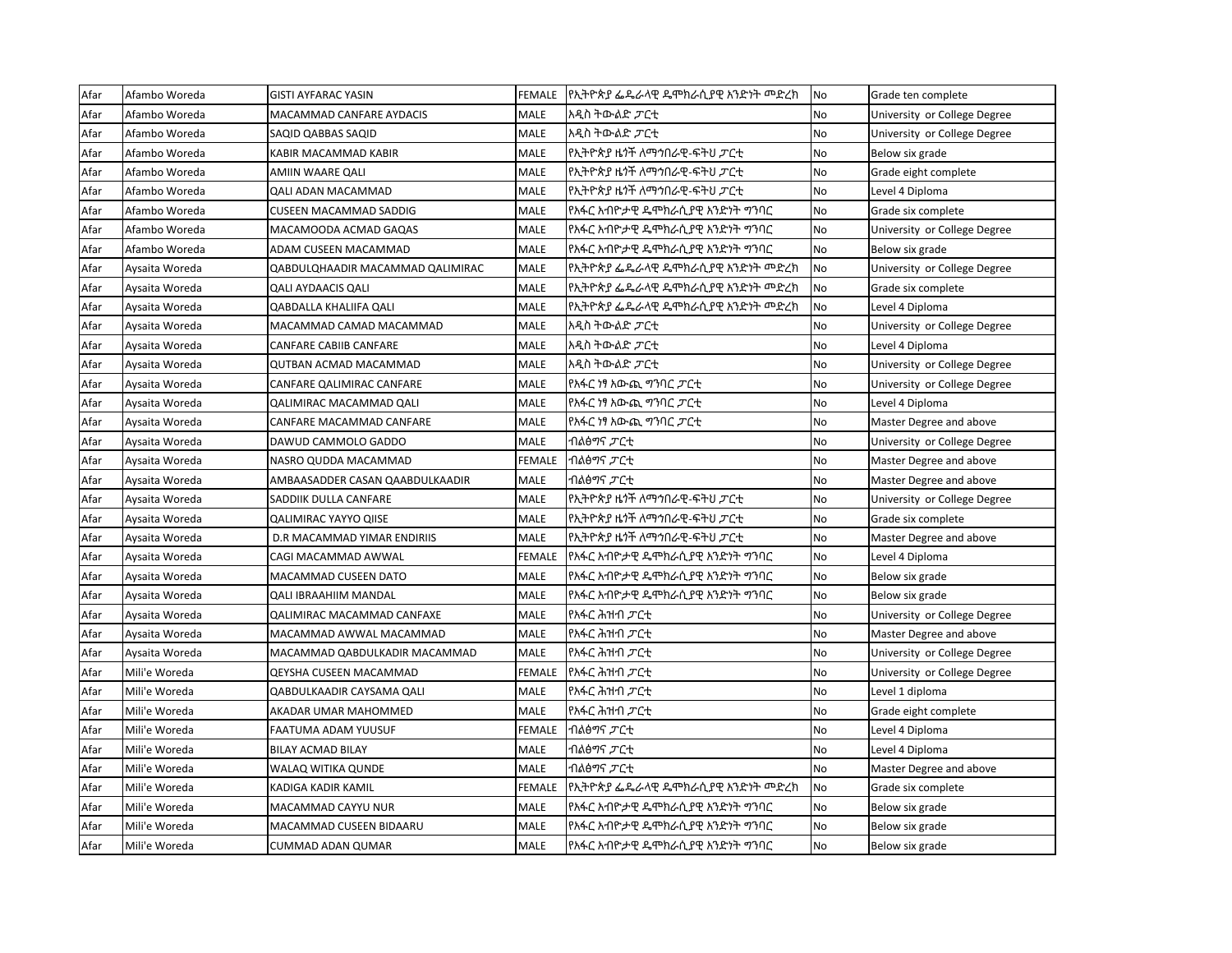| Afar | Mili'e Woreda | ADAN WILISA MACAMMED           | <b>MALE</b>   | የአፋር ነፃ አውጪ ማንባር <i>ፓ</i> ርቲ      | <b>No</b> | University or College Degree |
|------|---------------|--------------------------------|---------------|-----------------------------------|-----------|------------------------------|
| Afar | Mili'e Woreda | CANFARE LAQENTA QALI           | <b>MALE</b>   | የአፋር ነፃ አውጪ ግንባር ፓርቲ              | <b>No</b> | Grade ten complete           |
| Afar | Mili'e Woreda | MACAMMAD QALI MACAMMAD         | <b>MALE</b>   | የአፋር ነፃ አውጪ ማንባር <i>ፓ</i> ርቲ      | No        | Grade six complete           |
| Afar | Chifra Woreda | QABDALLA JAMAAL QABDALLA       | MALE          | የአፋር ሕዝብ <i>ፓ</i> ርቲ              | <b>No</b> | Grade ten complete           |
| Afar | Chifra Woreda | AWWAL MACAMMAD RAKBE           | MALE          | የአፋር ሕዝብ <i>ፓ</i> ርቲ              | <b>No</b> | Level 2 Diploma              |
| Afar | Chifra Woreda | AMIIN MACAMMAD SEEKO           | <b>MALE</b>   | የአፋር ሕዝብ <i>ፓ</i> ርቲ              | <b>No</b> | University or College Degree |
| Afar | Chifra Woreda | QABDULKAADIR QARBA MACAMMAD    | <b>MALE</b>   | የአፋር አብዮታዊ ዴሞክራሲያዊ አንድነት ግንባር     | No        | Grade six complete           |
| Afar | Chifra Woreda | WAARE DATO MACAMMAD            | MALE          | የአፋር አብዮታዊ ዴሞክራሲያዊ አንድነት ማንባር     | No        | Below six grade              |
| Afar | Chifra Woreda | YUUSUF QABDULLATIIF WAARE      | MALE          | የአፋር አብዮታዊ ዴሞክራሲያዊ አንድነት ማንባር     | No        | Grade ten complete           |
| Afar | Chifra Woreda | AMIIN CAJJI KALOYTA            | <b>MALE</b>   | ብልፅማና <i>ፓ</i> ርቲ                 | <b>No</b> | University or College Degree |
| Afar | Chifra Woreda | CAALIMA QALI ACMAD             | <b>FEMALE</b> | ብልፅግና <i>ፓ</i> ርቲ                 | No        | University or College Degree |
| Afar | Chifra Woreda | AWWAL QARBA QUNXE              | MALE          | ብልፅማና <i>ፓ</i> ርቲ                 | No        | Master Degree and above      |
| Afar | Chifra Woreda | MACAMMAD YAYYO CUMMAD          | <b>MALE</b>   | የኢትዮጵያ ፌዴራላዊ ዴሞክራሲያዊ አንድነት መድረክ   | No        | Below six grade              |
| Afar | Chifra Woreda | MUKTAAR CAMZA QABDU            | <b>MALE</b>   | የኢትዮጵያ ፌዴራላዊ ዴሞክራሲያዊ አንድነት መድረክ   | No        | Level 3 Diploma              |
| Afar | Chifra Woreda | <b>QABDU HIDA QALI</b>         | <b>MALE</b>   | የኢትዮጵያ ፌዴራላዊ ዴሞክራሲያዊ አንድነት መድረክ   | No        | Grade six complete           |
| Afar | Chifra Woreda | MACAMMAD QABDULKAADIR MACAMMAD | MALE          | የአፋር ነፃ አውጪ ማንባር <i>ፓ</i> ርቲ      | No        | Level 4 Diploma              |
| Afar | Chifra Woreda | JIBRIL GUDDALE CALO            | MALE          | የአፋር ነፃ አውጪ ማንባር <i>ፓ</i> ርቲ      | <b>No</b> | Level 3 Diploma              |
| Afar | Chifra Woreda | NOORA WAARE BUKSA              | <b>MALE</b>   | የአፋር ነፃ አውጪ ማባር ፓርቲ               | <b>No</b> | Grade tweleve complete       |
| Afar | Dubti Woreda  | QABDU CABIIB MACAMMAD          | <b>MALE</b>   | አዲስ ትውልድ <i>ፓ</i> ርቲ              | No        | Level 4 Diploma              |
| Afar | Dubti Woreda  | <b>CUSEEN MACAMMAD</b>         | <b>MALE</b>   | አዲስ ትውልድ <i>ፓር</i> ቲ              | <b>No</b> | University or College Degree |
| Afar | Dubti Woreda  | <b>IBRAAHIM CASAN GAQAS</b>    | <b>MALE</b>   | አዲስ ትውልድ <i>ፓ</i> ርቲ              | <b>No</b> | Grade eight complete         |
| Afar | Dubti Woreda  | <b>QABDU MUUSA CUSEEN</b>      | <b>MALE</b>   | ብልፅማና <i>ፓ</i> ርቲ                 | <b>No</b> | Master Degree and above      |
| Afar | Dubti Woreda  | ZAHRA CUMMAD QALI              | FEMALE        | ብልፅማና <i>ፓ</i> ርቲ                 | No        | Master Degree and above      |
| Afar | Dubti Woreda  | MACAMMAD CASAN MACAMMAD        | MALE          | ብልፅማና <i>ፓ</i> ርቲ                 | No        | Master Degree and above      |
| Afar | Dubti Woreda  | CANFARE MACAMMAD NUUR          | MALE          | የአፋር ነፃ አውጪ ማባር ፓርቲ               | <b>No</b> | Grade ten complete           |
| Afar | Dubti Woreda  | CUMMAD MACAMMAD KUDDO          | <b>MALE</b>   | የአፋር ነፃ አውጪ ማባር ፓርቲ               | <b>No</b> | Grade tweleve complete       |
| Afar | Dubti Woreda  | QABDU CAMMADU ADMAYNE          | MALE          | የአፋር ነፃ አውጪ ማባር ፓርቲ               | <b>No</b> | Grade eight complete         |
| Afar | Dubti Woreda  | <b>ACMAD CATE KABIIR</b>       | <b>MALE</b>   | የኢትዮጵያ ፌዴራላዊ ዴሞክራሲያዊ አንድነት መድረክ   | No        | University or College Degree |
| Afar | Dubti Woreda  | ADAN CUMMAD MACAMMAD           | <b>MALE</b>   | የኢትዮጵያ ፌዴራላዊ ዴሞክራሲያዊ አንድነት መድረክ   | No        | Master Degree and above      |
| Afar | Dubti Woreda  | SADDIK MAACE MACAMMAD          | <b>MALE</b>   | የኢትዮጵያ ፌዴራላዊ ዴሞክራሲያዊ አንድነት መድረክ   | No        | University or College Degree |
| Afar | Dubti Woreda  | KADIIJA NOOCA ABUBAKAR         | FEMALE        | የኢትዮጵያ ዜጎች ለማኅበራዊ-ፍትህ <i>ፓ</i> ርቲ | No        | Below six grade              |
| Afar | Dubti Woreda  | SIISAY AKLILU RIDIFA           | MALE          | የኢትዮጵያ ዜጎች ለማኅበራዊ-ፍትህ <i>ፓር</i> ቲ | No        | University or College Degree |
| Afar | Dubti Woreda  | NUUR QALI KALOYTA              | MALE          | የኢትዮጵያ ዜጎች ለማኅበራዊ-ፍትህ <i>ፓ</i> ርቲ | No        | Grade eight complete         |
| Afar | Dubti Woreda  | MACAMMAD CANFARE MACAMMAD      | <b>MALE</b>   | የአፋር ሕዝብ <i>ፓ</i> ርቲ              | <b>No</b> | University or College Degree |
| Afar | Dubti Woreda  | DR. CUSEEN ADAN CABIIB         | MALE          | የአፋር ሕዝብ <i>ፓ</i> ርቲ              | No        | University or College Degree |
| Afar | Dubti Woreda  | JIILAANI QALI MACAMMAD         | <b>MALE</b>   | የአፋር ሕዝብ <i>ፓ</i> ርቲ              | No        | University or College Degree |
| Afar | Dubti Woreda  | TAAHIR CALAYTO MACAMMAD        | MALE          | የአፋር አብዮታዊ ዴሞክራሲያዊ አንድነት ማንባር     | <b>No</b> | Grade ten complete           |
| Afar | Dubti Woreda  | AYDAACIS QBDULKADIR CAMAD      | <b>MALE</b>   | የአፋር አብዮታዊ ዴሞክራሲያዊ አንድነት ማንባር     | No        | Grade six complete           |
| Afar | Dubti Woreda  | CANFARE NAKRUSA WAARE          | MALE          | የአፋር አብዮታዊ ዴሞክራሲያዊ አንድነት ግንባር     | No        | Grade six complete           |
| Afar | Elidar Woreda | <b>QALI QUMAR QALI</b>         | <b>MALE</b>   | አዲስ ትውልድ <i>ፓር</i> ቲ              | <b>No</b> | Grade eight complete         |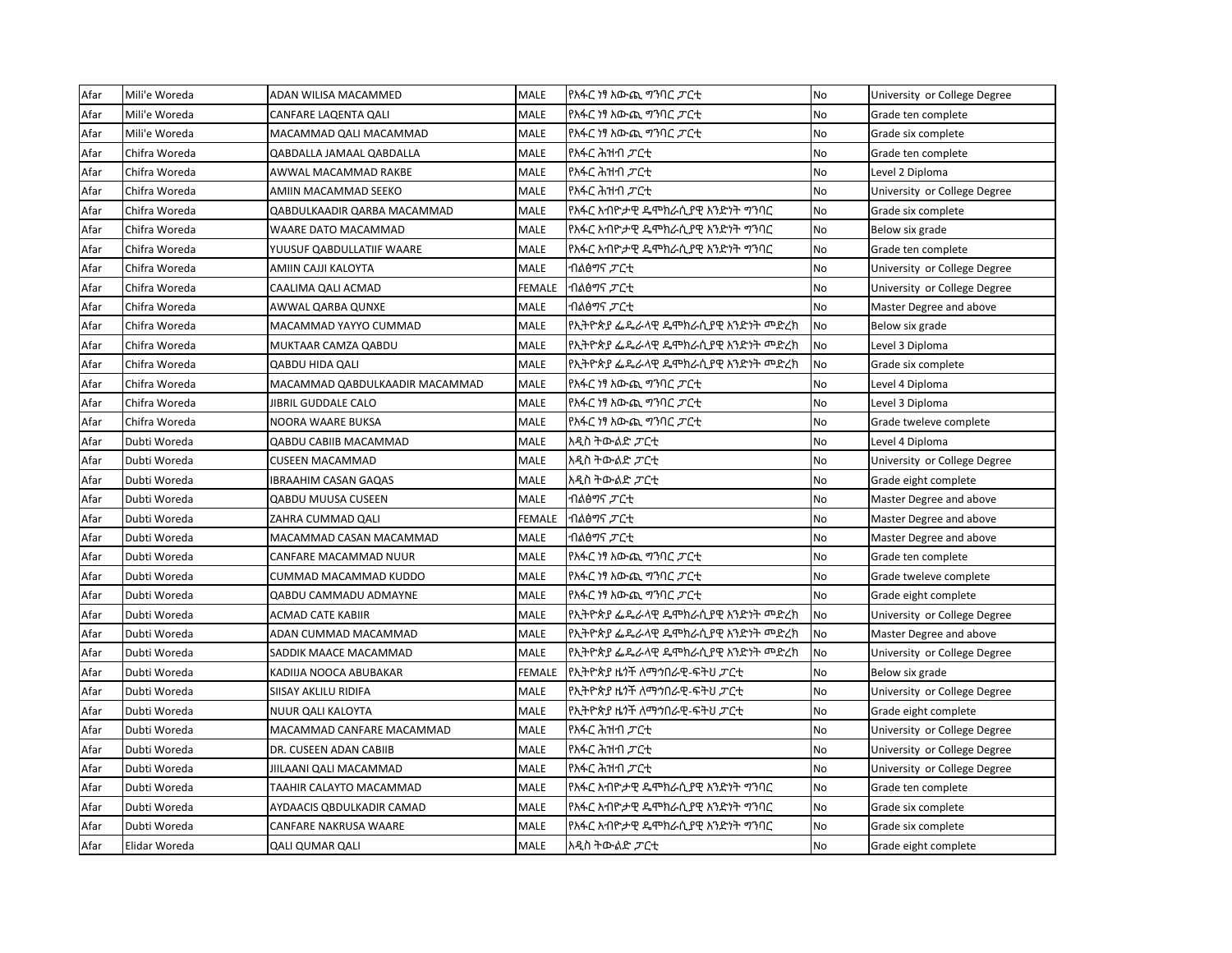| Afar | Elidar Woreda | ACMAD QALI MACAMMAD           | <b>MALE</b> | አዲስ ትውልድ <i>ፓ</i> ርቲ              | <b>No</b> | Grade ten complete           |
|------|---------------|-------------------------------|-------------|-----------------------------------|-----------|------------------------------|
| Afar | Elidar Woreda | <b>QABDU MACAMMAD BASIITO</b> | MALE        | የአፋር ሕዝብ <i>ፓ</i> ርቲ              | <b>No</b> | Level 1 diploma              |
| Afar | Elidar Woreda | MUUSA QABDALLA ACMAD          | <b>MALE</b> | የአፋር ሕዝብ <i>ፓ</i> ርቲ              | No        | University or College Degree |
| Afar | Elidar Woreda | QALI MACAMMAD ACMAD           | MALE        | የአፋር ሕዝብ <i>ፓ</i> ርቲ              | No        | Master Degree and above      |
| Afar | Elidar Woreda | DARDAR QALI ACMAD             | MALE        | የአፋር ነፃ አውጪ ማንባር <i>ፓ</i> ርቲ      | No        | University or College Degree |
| Afar | Elidar Woreda | QABDULKADIR ACMAD MACAMMAD    | MALE        | የአፋር ነፃ አውጪ ማባር <i>ፓ</i> ርቲ       | <b>No</b> | Level 2 Diploma              |
| Afar | Elidar Woreda | CABIB ABUBAKAR WALLE          | <b>MALE</b> | የአፋር ነፃ አውጪ ማንባር <i>ፓ</i> ርቲ      | Yes       | University or College Degree |
| Afar | Elidar Woreda | ABOBAKAR QIISE QALI           | MALE        | ብልፅማና <i>ፓ</i> ርቲ                 | No        | Master Degree and above      |
| Afar | Elidar Woreda | MACAMMAD CUMMAD YAYD          | MALE        | ብልፅማና <i>ፓ</i> ርቲ                 | No        | Below six grade              |
| Afar | Elidar Woreda | YASIN CABIB ACMAD             | <b>MALE</b> | ብልፅማና <i>ፓ</i> ርቲ                 | <b>No</b> | Master Degree and above      |
| Afar | Elidar Woreda | FATUMA ARDALE DIBLAKA         | FEMALE      | የአፋር አብዮታዊ ዴሞክራሲያዊ አንድነት ግንባር     | No        | Grade six complete           |
| Afar | Elidar Woreda | <b>QALI CUMMAD CEELAF</b>     | <b>MALE</b> | የአፋር አብዮታዊ ዴሞክራሲያዊ አንድነት ግንባር     | <b>No</b> | Below six grade              |
| Afar | Elidar Woreda | <b>GARDO CUMMAD KUCLAYTU</b>  | <b>MALE</b> | የአፋር አብዮታዊ ዴሞክራሲያዊ አንድነት ግንባር     | No        | Below six grade              |
| Afar | Elidar Woreda | NUR ACMAD MUUSA               | <b>MALE</b> | የኢትዮጵያ ፌዴራላዊ ዴሞክራሲያዊ አንድነት መድረክ   | No        | University or College Degree |
| Afar | Elidar Woreda | YASIN QALI CUMMAD             | <b>MALE</b> | የኢትዮጵያ ፌዴራላዊ ዴሞክራሲያዊ አንድነት መድረክ   | No        | Below six grade              |
| Afar | Kori Woreda   | SADDIK ACMAD MACAMMAD         | MALE        | ብልፅማና <i>ፓ</i> ርቲ                 | <b>No</b> | Master Degree and above      |
| Afar | Kori Woreda   | ACMAD QABDULKAADIR MACAMMAD   | MALE        | ብልፅማና <i>ፓ</i> ርቲ                 | No        | Master Degree and above      |
| Afar | Kori Woreda   | ASIYA CALLATO MACAMMAD        | FEMALE      | ብልፅማና <i>ፓ</i> ርቲ                 | <b>No</b> | University or College Degree |
| Afar | Kori Woreda   | MAACE WALQINO QALI            | <b>MALE</b> | የአፋር አብዮታዊ ዴሞክራሲያዊ አንድነት ማንባር     | No        | Master Degree and above      |
| Afar | Kori Woreda   | MACAMMAD NUUR IBRAAHIM        | <b>MALE</b> | የአፋር አብዮታዊ ዴሞክራሲያዊ አንድነት ማንባር     | No        | Grade six complete           |
| Afar | Kori Woreda   | <b>QABDU YAASEEN CAYYU</b>    | MALE        | የአፋር አብዮታዊ ዴሞክራሲያዊ አንድነት ማንባር     | <b>No</b> | Below six grade              |
| Afar | Kori Woreda   | CABIIB ADAN DARSA             | <b>MALE</b> | የአፋር ነፃ አውጪ ማንባር <i>ፓ</i> ርቲ      | <b>No</b> | Grade eight complete         |
| Afar | Kori Woreda   | MACAMMAD MOOLA QALI           | MALE        | የአፋር ነፃ አውጪ ማንባር <i>ፓ</i> ርቲ      | No        | Below six grade              |
| Afar | Kori Woreda   | NOORA QALI BORRI              | MALE        | የአፋር ነፃ አውጪ ማንባር <i>ፓ</i> ርቲ      | No        | Grade tweleve complete       |
| Afar | Kori Woreda   | QALI CAMMADU FEREYYAKKI       | MALE        | የአፋር ሕዝብ <i>ፓ</i> ርቲ              | No        | Grade six complete           |
| Afar | Kori Woreda   | <b>QALI MACAMMAD LAALE</b>    | MALE        | የአፋር ሕዝብ <i>ፓ</i> ርቲ              | No        | University or College Degree |
| Afar | Kori Woreda   | YAASIN CALO MAACE             | <b>MALE</b> | የአፋር ሕዝብ <i>ፓ</i> ርቲ              | No        | Master Degree and above      |
| Afar | Awura Woreda  | <b>BETO ROBITO QABAAY</b>     | <b>MALE</b> | የአፋር ነፃ አውጪ ማባር ፓርቲ               | No        | Grade tweleve complete       |
| Afar | Awura Woreda  | AMIN SAYYID AMIN              | <b>MALE</b> | የአፋር ነፃ አውጪ ማንባር <i>ፓ</i> ርቲ      | No        | Level 4 Diploma              |
| Afar | Awura Woreda  | MACAMMAD EBRAHIM QALI         | <b>MALE</b> | የአፋር ነፃ አውጪ ማንባር <i>ፓ</i> ርቲ      | <b>No</b> | Grade ten complete           |
| Afar | Awura Woreda  | <b>QALI CALO QUNXE</b>        | <b>MALE</b> | የኢትዮጵያ ዜጎች ለማኅበራዊ-ፍትህ <i>ፓር</i> ቲ | No        | Below six grade              |
| Afar | Awura Woreda  | <b>CUSEN GAQAS DIIMIS</b>     | <b>MALE</b> | የኢትዮጵያ ዜጎች ለማኅበራዊ-ፍትህ <i>ፓር</i> ቲ | <b>No</b> | Below six grade              |
| Afar | Awura Woreda  | MUCAMMAD HATTUNA QARBA        | MALE        | የኢትዮጵያ ዜጎች ለማኅበራዊ-ፍትህ <i>ፓር</i> ቲ | No        | Grade eight complete         |
| Afar | Awura Woreda  | QABDU BITQA SOLEE             | <b>MALE</b> | የአፋር አብዮታዊ ዴሞክራሲያዊ አንድነት ግንባር     | <b>No</b> | Below six grade              |
| Afar | Awura Woreda  | <b>QALI WADE QELLO</b>        | <b>MALE</b> | የአፋር አብዮታዊ ዴሞክራሲያዊ አንድነት ግንባር     | No        | Below six grade              |
| Afar | Awura Woreda  | <b>CUSEN QABDU MUCAMMAD</b>   | <b>MALE</b> | የአፋር አብዮታዊ ዴሞክራሲያዊ አንድነት ግንባር     | No        | Below six grade              |
| Afar | Awura Woreda  | <b>ACMAD QUMAR BAKAARIS</b>   | MALE        | የአፋር ሕዝብ <i>ፓ</i> ርቲ              | No        | Level 1 diploma              |
| Afar | Awura Woreda  | EGACLE QELLAMA QALI           | MALE        | የአፋር ሕዝብ <i>ፓ</i> ርቲ              | No        | Master Degree and above      |
| Afar | Awura Woreda  | MACAMMED BUKUL CASEN          | <b>MALE</b> | የአፋር ሕዝብ <i>ፓ</i> ርቲ              | No        | Level 1 diploma              |
| Afar | Awura Woreda  | QUMAR NUR QARBA               | <b>MALE</b> | ብልፅማና <i>ፓ</i> ርቲ                 | <b>No</b> | University or College Degree |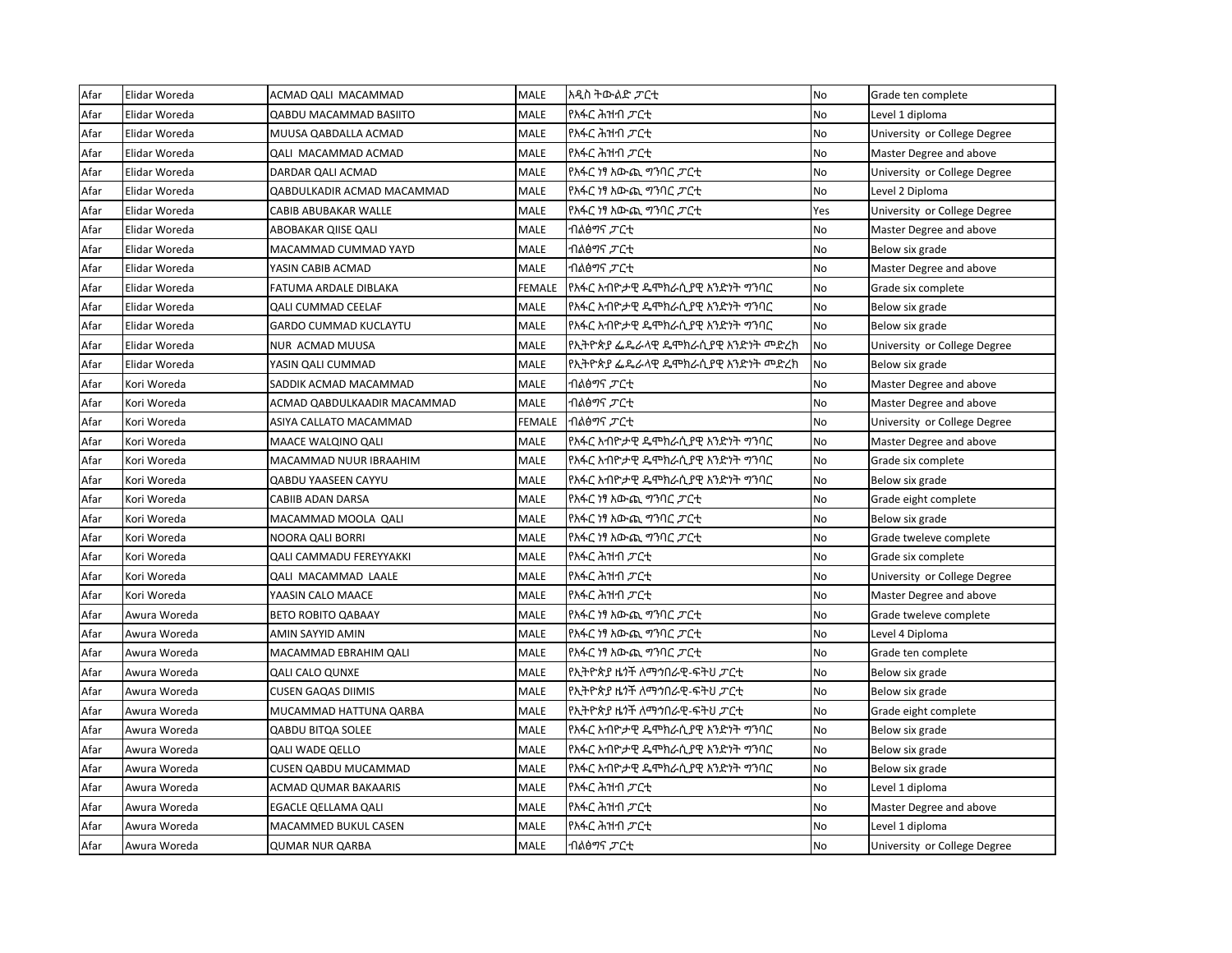| Afar | Awura Woreda  | IBRAAHIM CUMMAD MACAMMAD        | <b>MALE</b>   | ብልፅማና <i>ፓ</i> ርቲ                          | <b>No</b> | Below six grade              |
|------|---------------|---------------------------------|---------------|--------------------------------------------|-----------|------------------------------|
| Afar | Awura Woreda  | <b>QESHA TAAHIR YASIN</b>       | <b>FEMALE</b> | ብልፅማና <i>ፓ</i> ርቲ                          | <b>No</b> | Level 4 Diploma              |
| Afar | Ewa Woreda    | SEEKO SIIRA CUMMAD              | <b>MALE</b>   | የአፋር አብዮታዊ ዴሞክራሲያዊ አንድነት ማንባር              | No        | Grade tweleve complete       |
| Afar | Ewa Woreda    | QABDU MACAMMAD MARTOMEQE        | <b>MALE</b>   | የአፋር አብዮታዊ ዴሞክራሲያዊ አንድነት ግንባር              | No        | Grade tweleve complete       |
| Afar | Ewa Woreda    | AMIN QALI GUMCID                | <b>MALE</b>   | የአፋር አብዮታዊ ዴሞክራሲያዊ አንድነት ግንባር              | No        | Below six grade              |
| Afar | Ewa Woreda    | ACMAD MUUSA DIIMU               | <b>MALE</b>   | የአፋር ሕዝብ <i>ፓ</i> ርቲ                       | No        | University or College Degree |
| Afar | Ewa Woreda    | <b>QALO CUMMAD YUUSUF</b>       | <b>MALE</b>   | የአፋር ሕዝብ <i>ፓ</i> ርቲ                       | <b>No</b> | Below six grade              |
| Afar | Ewa Woreda    | <b>QALI WADE KALOYTA</b>        | <b>MALE</b>   | የአፋር ሕዝብ <i>ፓ</i> ርቲ                       | No        | University or College Degree |
| Afar | Ewa Woreda    | JEMILA BAYIS ACMAD              | FEMALE        | ብልፅማና <i>ፓ</i> ርቲ                          | No        | University or College Degree |
| Afar | Ewa Woreda    | <b>BILAL DARGE DIIMU</b>        | <b>MALE</b>   | ብልፅማና <i>ፓ</i> ርቲ                          | No        | Master Degree and above      |
| Afar | Ewa Woreda    | MACAMMAD ACMAD QALI             | <b>MALE</b>   | ብልፅማና <i>ፓ</i> ርቲ                          | No        | Master Degree and above      |
| Afar | Ewa Woreda    | WAGRIS MACAMMAD MAKAABANTU      | <b>MALE</b>   | የአፋር ነፃ አውጪ ማባር ፓርቲ                        | No        | Below six grade              |
| Afar | Ewa Woreda    | SAQID BILAL FULA                | <b>MALE</b>   | የአፋር ነፃ አውጪ ግንባር <i>ፓ</i> ርቲ               | No        | Below six grade              |
| Afar | Ewa Woreda    | CASAN YUUSUF TAANE              | <b>MALE</b>   | የአፋር ነፃ አውጪ ግንባር <i>ፓ</i> ርቲ               | No        | Below six grade              |
| Afar | Ewa Woreda    | CUSEN CAMMADU MACAMMAD          | <b>MALE</b>   | የኢትዮጵያ ፌዴራላዊ ዴሞክራሲያዊ አንድነት መድረክ            | No        | Grade six complete           |
| Afar | Ewa Woreda    | MACAMMAD KALOYTA CAMAD          | <b>MALE</b>   | የኢትዮጵያ ፌዴራላዊ ዴሞክራሲያዊ አንድነት መድረክ            | No        | Grade ten complete           |
| Afar | Ewa Woreda    | QALI BAXQO MACAMMAD             | <b>MALE</b>   | የኢትዮጵያ ፌዴራላዊ ዴሞክራሲያዊ አንድነት መድረክ            | No        | Below six grade              |
| Afar | Ewa Woreda    | <b>QALI CUMMAD REEBISA</b>      | <b>MALE</b>   | የኢትዮጵያ ዜ <i>ጎ</i> ች ለማኅበራዊ-ፍትህ <i>ፓር</i> ቲ | No        | Grade six complete           |
| Afar | Ewa Woreda    | ZAHARA QABDU MAGAS              | <b>FEMALE</b> | የኢትዮጵያ ዜጎች ለማኅበራዊ-ፍትህ <i>ፓ</i> ርቲ          | No        | Grade eight complete         |
| Afar | Ewa Woreda    | NOORA CUMAD MACAMMAD            | <b>MALE</b>   | የኢትዮጵያ ዜጎች ለማኅበራዊ-ፍትህ <i>ፓ</i> ርቲ          | <b>No</b> | Grade ten complete           |
| Afar | Gulina Woreda | <b>QASKER MACMUD CAMADDIIN</b>  | <b>MALE</b>   | የኢትዮጵያ ዜጎች ለማኅበራዊ-ፍትህ <i>ፓ</i> ርቲ          | No        | Below six grade              |
| Afar | Gulina Woreda | ZAHARA DARSA ABBAYYU            | <b>FEMALE</b> | የኢትዮጵያ ዜጎች ለማኅበራዊ-ፍትህ <i>ፓር</i> ቲ          | No        | Grade eight complete         |
| Afar | Gulina Woreda | QALAAWUDDIIN MACAMMAD NUUR      | <b>MALE</b>   | የአፋር ነፃ አውጪ ማባር ፓርቲ                        | No        | Below six grade              |
| Afar | Gulina Woreda | SHIFA SAQALLE FARASLE           | <b>MALE</b>   | የአፋር ነፃ አውጪ ግንባር ፓርቲ                       | No        | Grade six complete           |
| Afar | Gulina Woreda | QABDU CUMMAD MACAMMAD           | <b>MALE</b>   | የአፋር ነፃ አውጪ ግንባር ፓርቲ                       | No        | Below six grade              |
| Afar | Gulina Woreda | MAFAR CUMMADD MACAMMAD          | <b>MALE</b>   | ብልፅማና <i>ፓ</i> ርቲ                          | No        | Master Degree and above      |
| Afar | Gulina Woreda | MACAMMAD ACMAD YAYYO            | <b>MALE</b>   | ብልፅማና <i>ፓ</i> ርቲ                          | <b>No</b> | University or College Degree |
| Afar | Gulina Woreda | FATUMA MACAMMAD MUUSA           | <b>FEMALE</b> | ብልፅማና <i>ፓ</i> ርቲ                          | No        | Master Degree and above      |
| Afar | Gulina Woreda | <b>QALI QAARIF MAYYALE</b>      | <b>MALE</b>   | የአፋር አብዮታዊ ዴሞክራሲያዊ አንድነት ማንባር              | No        | Below six grade              |
| Afar | Gulina Woreda | <b>QABBAS MARTOLE QALI</b>      | <b>MALE</b>   | የአፋር አብዮታዊ ዴሞክራሲያዊ አንድነት ግንባር              | No        | Below six grade              |
| Afar | Gulina Woreda | <b>QABDU DARSA CASAN</b>        | <b>MALE</b>   | የአፋር አብዮታዊ ዴሞክራሲያዊ አንድነት ግንባር              | No        | Grade eight complete         |
| Afar | Gulina Woreda | MACAMMAD HANGALE CASAN          | <b>MALE</b>   | የአፋር ሕዝብ <i>ፓ</i> ርቲ                       | Yes       | Below six grade              |
| Afar | Gulina Woreda | ABUBEKER MACAMMAD GAQAS         | <b>MALE</b>   | የአፋር ሕዝብ <i>ፓ</i> ርቲ                       | No        | Level 4 Diploma              |
| Afar | Gulina Woreda | KAZALI TAAHA SIRAJ              | <b>MALE</b>   | የአፋር ሕዝብ <i>ፓ</i> ርቲ                       | No        | University or College Degree |
| Afar | Teru Woreda   | <b>QABDU MACAMMAD GORBAQIIS</b> | <b>MALE</b>   | ብልፅማና <i>ፓ</i> ርቲ                          | No        | University or College Degree |
| Afar | Teru Woreda   | ACMAD CUSEN MACAMMAD            | <b>MALE</b>   | ብልፅማና <i>ፓ</i> ርቲ                          | No        | Master Degree and above      |
| Afar | Teru Woreda   | KULSUMA QALI MACAMMAD           | FEMALE        | ብልፅማና <i>ፓ</i> ርቲ                          | No        | University or College Degree |
| Afar | Teru Woreda   | QABDULJALIL ACMAD QABDULKADIR   | <b>MALE</b>   | የአፋር ነፃ አውጪ ማንባር <i>ፓ</i> ርቲ               | No        | Master Degree and above      |
| Afar | Teru Woreda   | ACMAD CASSAN QALI               | <b>MALE</b>   | የአፋር ነፃ አውጪ ማንባር <i>ፓ</i> ርቲ               | No        | Grade eight complete         |
| Afar | Teru Woreda   | GAQAS ACMAD MACAMMAD            | <b>MALE</b>   | የአፋር ነፃ አውጪ ግንባር ፓርቲ                       | <b>No</b> | Grade tweleve complete       |